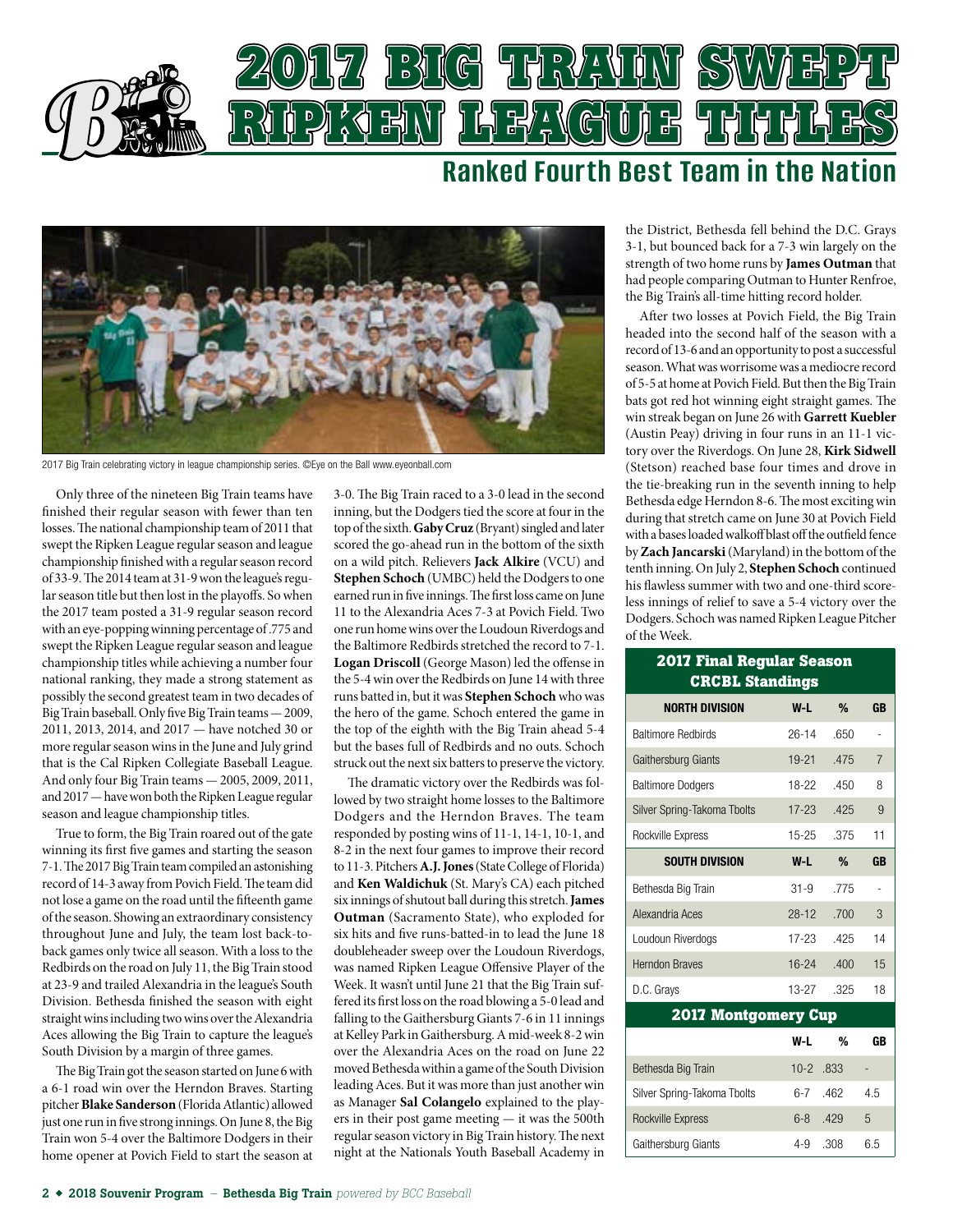For the ninth straight season, the Bethesda Big Train and the Baltimore Redbirds faced of for the league championship. After winning the first three years, the Big Train dropped the next four in a row before reclaiming the crown in 2016. In 2017, Bethesda won its eighth regular season title and sixth league championship in the Ripken League's thirteen year history. At season end, the 2017 Big Train was ranked the fourth best team in all of summer college baseball.

The eight game winning streak ended with an 8-7 extra inning loss to the Redbirds on July 5 in Towson. **Logan Driscoll** was named Ripken League Ofensive Player of the Week going four-for-four with his sixth home run of the season in a 9-0 romp over the Herndon Braves in Herndon on July 7 and three-for-three with a double in a 13-0 win over the Giants in Gaithersburg on July 9. **Justin Morris** (Maryland), **Michael Emodi** (Creighton), and **Luke Heyer** (Kentucky) homered and 2016 MVP **Vinny Esposito** (Sacramento State) blasted a grand slam in the Sunday night blowout over the Giants. The Big Train was back on I-95 for a trip to Towson to face the Redbirds again on July 11. The Redbirds hit solo home runs in the frst and second innings and held on for a 2-0 win, their third win in the four regular season games between the league's premier teams.

With a record of 23-9, Bethesda sat one-andone-half games back of the Alexandria Aces in the South Division competition for the league's coveted number one seed with eight regular season games to play. Fortunately, the team had one more hot streak in its arsenal. It began with a doubleheader 7-2 and 3-0 sweep of the Baltimore Dodgers at Povich Field on July 12. On July 13, the Big Train faced the most consequential regular season game of the summer. Bethesda trailed Alexandria by one game with six to play. A loss would have put the Big Train in a tough spot. Bethesda jumped on top 3-0, but the Aces knotted the score at four in the seventh. The bullpens took over and did not allow a run for seven innings. The Big Train blinked first giving up a home run in the top of the 15th inning. The Aces retired the frst two Big Train batters in the bottom of the 15th, but allowed **Vinny Esposito** to reach frst base on a dropped third strike. **Zach Jancarski** singled

and **Fox Semones** (James Madison) walked to load the bases. The Aces then walked **Logan Driscoll** on four pitches to tie the game. **James Outman**'s walkoff single sealed the 6-5 victory that put Bethesda in a tie for frst place with Alexandria. **Nash Eppard** (Bryant) pitched all six extra innings allowing just one run and getting the win.

The night after the 4 hour and 21 minute 15 inning marathon win, the Big Train was cruising to victory over the Grays in D.C. with a 6-1 lead at the seventh inning stretch. The Grays rallied to tie the game in the eighth and looked like they would win it in the ninth. Back-to-back singles put runners on frst and third with no outs. **Cam Vassar** (James Madison) struck out the next batter, issued an intentional walk to load the bases, and retired the side on a pitcher-to-catcher-to-frst base double play. On the scorecard, it looked as easy as 1-2-3. **Logan Driscoll**  won the game 9-8 with a home run in the top of the eleventh inning to give the Big Train sole possession of frst place with four games lef. A 3-1 win over the Riverdogs set the stage for another matchup with the Aces in Alexandria on July 19. The Big Train took a 6-0 lead in the fourth inning and cruised to victory behind **Kevin Milam** (St. Mary's CA) who allowed just one earned run in six innings. Victories over Silver Spring-Takoma and Herndon allowed the Big Train to close out the regular season with a 31-9 record capturing the South Division over the Aces (28-12) by three games and besting the North Division champion Redbirds (26-14) by fve games.

**James Outman** was named National Summer Collegiate Player of the Year by Rawlings and Perfect Game and was named the Ripken League's Most Outstanding Player. Outman led the league in home runs with 9 and runs batted in with 36 during *continued on next page*

#### **Sal Colangelo's 2017 Big Train Manager's Awards**

**Most Valuable Player James Outman** *(OF, Sacramento State)* 

**Most Outstanding Hitter Logan Driscoll** *(3B, George Mason)*

**Most Outstanding Pitcher Ty Madrigal** *(LHP, St. Mary's CA)*

**Most Outstanding Relief Pitcher Stephen Schoch** *(RHP, UMBC)* 

> **Most Outstanding Fielder Justin Morris** *(C, Maryland)*

**Most Outstanding Utility Player Kevin Milam** *(RHP/DH, St. Mary's CA)*

> **Hustle Award Jacob Koos** *(OF, Stetson)*

## **National Summer Collegiate Player of the Year**

James Outman *(OF, Sacramento State)* 



**Perfect Game First Team All-Americans Ty Madrigal** *(LHP, St. Mary's CA)* **James Outman** *(OF, Sacramento State)*

## **2017 Cal Ripken Collegiate Baseball League Honors**

**League Offensive Player of the Year James Outman** *(OF, Sacramento State)*

**League Championship Series Most Outstanding Player Justin Morris** *(C, Maryland)*

### **League All-Star Game Most Outstanding Player**

**Kevin Milam** *(RHP/DH, St. Mary's CA)*

#### **First Team All-League**

**Logan Driscoll** *(3B, George Mason)* **Kevin Milam** *(RHP/DH, St. Mary's CA***) Justin Morris** *(C, Maryland)* **Ty Madrigal** *(LHP, St. Mary's CA)* **James Outman** *(OF, Sacramento State)* **Stephen Schoch** *(RHP, UMBC)* **Zach Jancarski** *(OF, Maryland)*

#### **Honorable Mention All-League**

**Vinny Esposito** *(1B, Sacramento State)* **John Murphy** *(RHP, Maryland)*

#### **League South All-Star Team**

**Logan Driscoll** *(3B, George Mason)* **Vinny Esposito** *(1B, Sacramento State)* **Zach Jancarski** *(OF, Maryland)* **A.J. Jones** *(RHP, State College of Florida)* **Kevin Milam** *(RHP/DH, St. Mary's CA)* **Ty Madrigal** *(LHP, St. Mary's CA)* **Justin Morris** *(C, Maryland)* **John Murphy** *(RHP, Maryland)* **James Outman** *(OF, Sacramento State)* **Stephen Schoch** *(RHP, UMBC)* **Kirk Sidwell** *(OF, Stetson)* **Ken Waldichuk** *(LHP, St. Mary's CA)*

#### **Ripken League Offensive Players of the Week**

**Week 2 James Outman** *(OF, Sacramento State)* **Week 5 Logan Driscoll** *(3B, George Mason)*

**League Pitchers of the Week Week 4 Stephen Schoch** *(RHP, UMBC)*

*Perfect Game* **Ripken League 2017 Player of the Year James Outman** *(OF, Sacramento State)*

*Perfect Game* **Ripken League 2017 Top Prospects #8 Zach Jancarski** *(OF, Maryland)*

**#9 James Outman** *(OF, Sacramento State)*

#### *Baseball America* **Ripken League 2017 Top Prospects**

**#5 James Outman** *(OF, Sacramento State)* **#9 Zach Jancarski** *(OF, Maryland)* **#10 Ken Waldichuk** *(LHP, St. Mary's CA)*